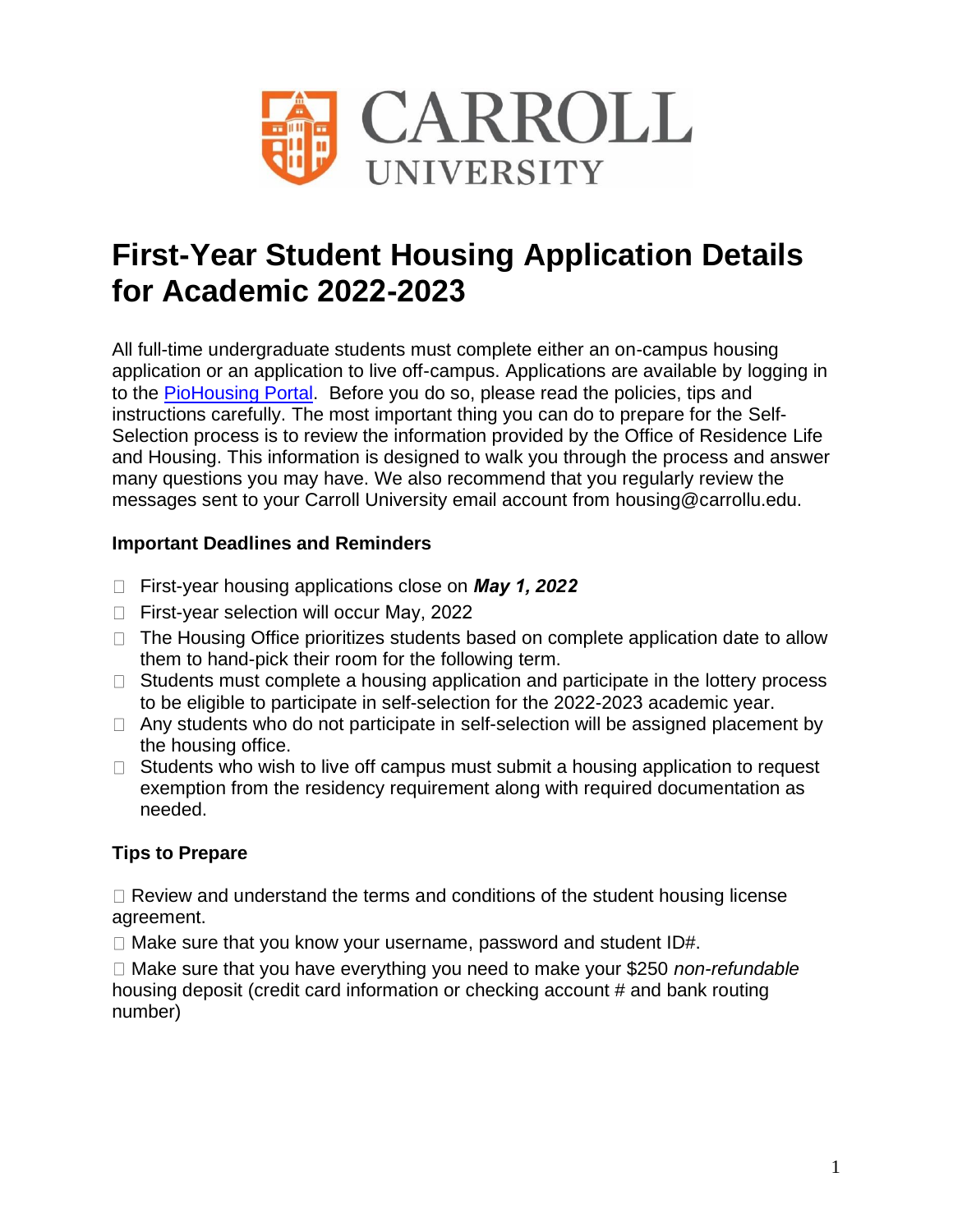#### **Steps to Complete the Housing Application**

#### **Step 1**

Log into you[r PioHousing Portal](https://carrollu.starrezhousing.com/StarRezPortal/InitiateLogin/StarNet.Core.AuthProviders.Shibboleth) using your Carroll username and password. Read the helpful information, including the FAQs and Tips to Prepare. When ready to apply, click on **Housing Applications** located on the top menu bar.

### **Step 2**

Select the correct term for which you are applying. The upcoming term is for **Academic Year 22-23**.

# **Step 3**

Review the information about application types, including the residency requirement. Select your application type from the drop-down menu of **"Applying for Off-Campus Housing"** or **"Applying for On-Campus Housing."** 

Review the Personal Details and enter your Preferred Name if desired. If any of these details are incorrect, please contact the Registrar's Office. Click on the **Save & Continue** button to proceed.

# **Step 4**

Depending on if you are applying for on-campus or off-campus housing, you will be required to read and agree to the terms of the housing agreement.

# *Off-Campus Agreement*

If you are applying to live off campus, you will be required to provide a reason for your request from the drop-down on the **Housing Exemption Form** along with the address details for where you will reside if approved to live off campus. You may also be required to submit additional documentation to support your request. When finished click on the **Save & Continue** button.

Read and agree to the terms of the off-campus housing agreement, including acknowledgement of the Residency Requirement. Enter your **Student ID#** as your signature and click on the **Save & Continue** button to continue. If you are under the age of 18 and/or live within 50 miles of campus, you will be required to have your parent/guardian sign the terms of the agreement. Enter the details for your Off-Campus Parent/Guardian Proxy and click on the **Save & Continue** button. Your parent/guardian will receive a message to the email provided for verification of residency. Your offcampus application is complete once your approval status changes to "Approved to Live Off-Campus" in your PioHousing Portal. There are no further steps to be taken once your off-campus application is approved and you can skip the remaining steps.

#### *On-Campus Housing Agreement*

Read and agree to the terms of the Student Housing License Agreement. **Please Note: Your acceptance of the stated terms and conditions is a binding contract for the upcoming Academic Year that includes BOTH fall and spring semesters. This includes payment of a non-refundable \$250 housing deposit and applicable fees for cancellation.**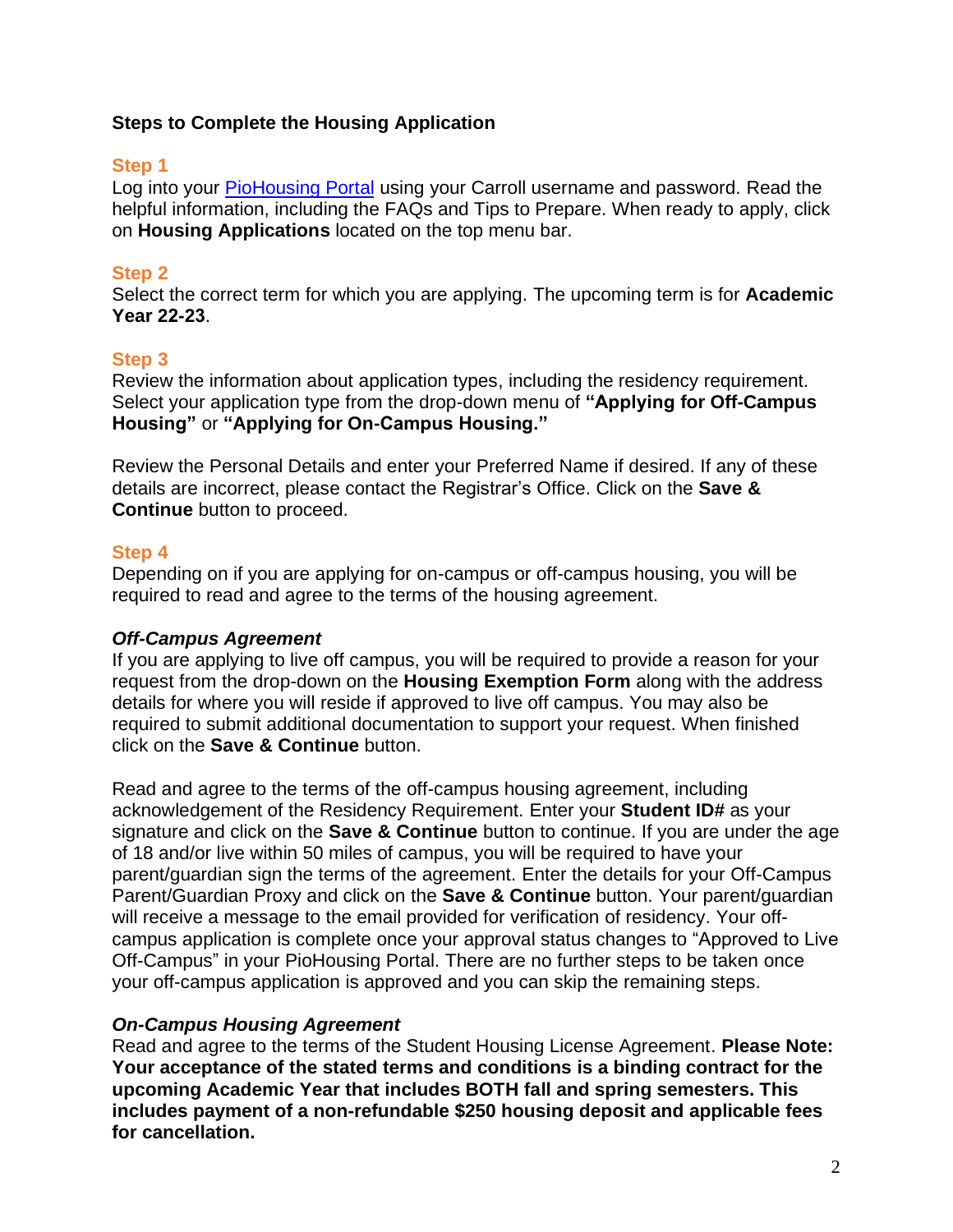Enter your **Student ID#** as your signature and click on the **Save & Continue** button to pay your housing deposit.

# **Step 5**

If you applied for on-campus housing, you will be given instructions for paying your deposit online. If you are not prepared to pay at this time, you can exit the application and your information will be saved. To pay the deposit at a later date, you must log back into your housing application and navigate to the housing deposit payment page. **Your application is not complete, and you cannot select your room location and roommate(s) until your deposit has been paid.** 

Submit your \$250 *non-refundable* housing deposit using one of the online payment options, including credit card, electronic check or foreign currency. Payments must be received by May 1, 2022 for your application to be complete and to be eligible to participate in the self-selection of on-campus housing. Once your deposit is paid, you may finish your application and provide roommate and room preferences for the housing selection process.

#### **Step 6**

If you are living in on-campus housing, read more about the benefits of optional **GradGuard Renter's Insurance**. Click on **Continue to Step2** to accept or decline the insurance.

# **Step 7**

Review the **Emergency & Missing Persons Contact Information** that is on file. If incorrect, go to your Carroll University Student Portal to make changes.

# **Step 8**

Decide where you wish to live by selecting up to three choices for your desired **Room Preferences**. Please note that we cannot guarantee room preferences but will make every attempt to accommodate your requests.

# **Housing Options**

Please review all your [housing options.](https://www.carrollu.edu/campus-student-life/housing) Not all buildings, floors, or rooms will be available at the time of selection. Many new freshmen eligible spaces are reserved for our incoming first-year students.

#### **Inclusive Housing**

Students interested in living in a mixed gendered room or suite can request Inclusive Housing. Only students who have requested and been approved by the Office of Residence Life and Housing will be placed in Inclusive Housing.

# **Step 9**

Fill out the **Roommate Matching Questions** to setup your profile type which will be used for matching with a potential roommate. Your Web screen name is used for roommate searching.